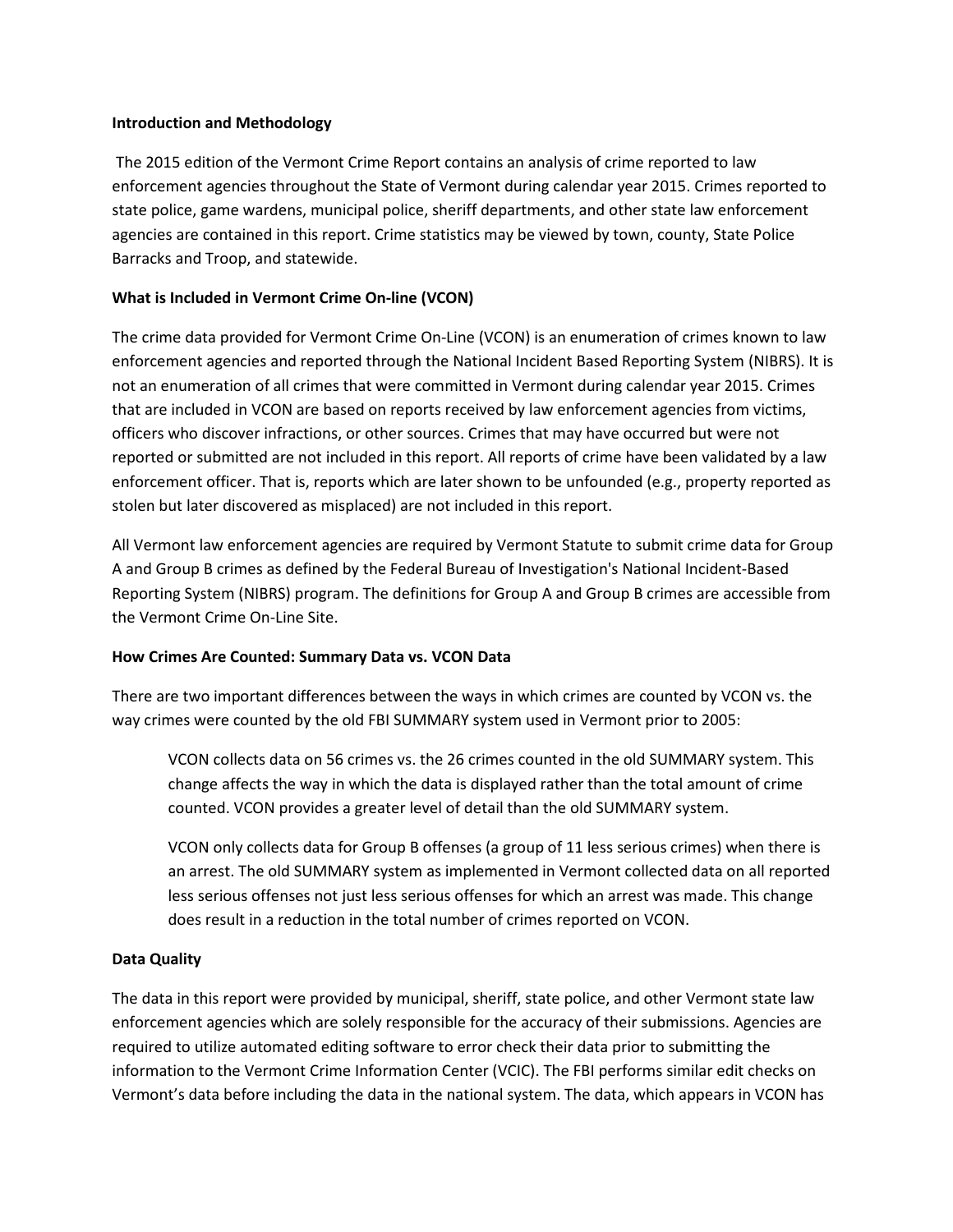undergone edit checking at both the local and federal level before being published. VCIC also has a VCON data quality program which audits each reporting agency at least once every two years. The data quality of the VCON system is higher than that of the old SUMMARY system due to automated vs. manual data collection methods and the data quality editing that is performed at both the local and federal level. As a number of law enforcement agencies converted to new records management systems during the year there has been a notable decrease in the number of incidents reported to the state program. It is therefore highly likely that not all qualifying incidents are represented in the data available in VCON and caution should be used when comparing 2015 incidents to data from previous years.

# **Location Issues**

Municipal police departments generally submit crime data, which is limited to their town/city. Sheriff Department's report crime data for towns for which they have law enforcement responsibilities. State Police and other state law enforcement agencies report crime data based on the location of the crime. It is not uncommon for towns to have different law enforcement agencies policing the jurisdiction depending on the time of day or day of the week. In these cases, the Vermont Crime Information Center (VCIC) collates crime reports from all involved law enforcement agencies to ensure the accuracy of the town's crime rate. Population Figures Population figures provided on the VCON site are based on the most current data available from the Vermont Department of Health.

#### **Reporting Compliance**

In 2015, crime data was received from all law enforcement agencies required to report with the exception of Vermont Department of Liquor Control.

# **Population Figures**

Population figures provided on the VCON site are based on the most current data available from the Vermont Department of Health.

#### **2015 Report Methodology**

There are discrepancies between crime counts reported in VCON vs. crime counts reported using the old SUMMARY system. (Reporting prior to 2005) For purposes of continuity, however, the 2015 Crime Report does contain a Statewide Crime Statistics table which is based on the old SUMMARY Crime Index (known as Part I crimes). The Crime Index was developed by the FBI and is used as an indicator to measure changes in the total amount of crime in a jurisdiction. The data in the Statewide Crime Statistics table were obtained from VCON and collapsed into the SUMMARY system crime types. Additionally, there was a notable drop in crimes reported to the state program by some law enforcement agencies during 2015. This is likely due to the introduction of new reporting systems, which may have led to a high rate of underreporting.